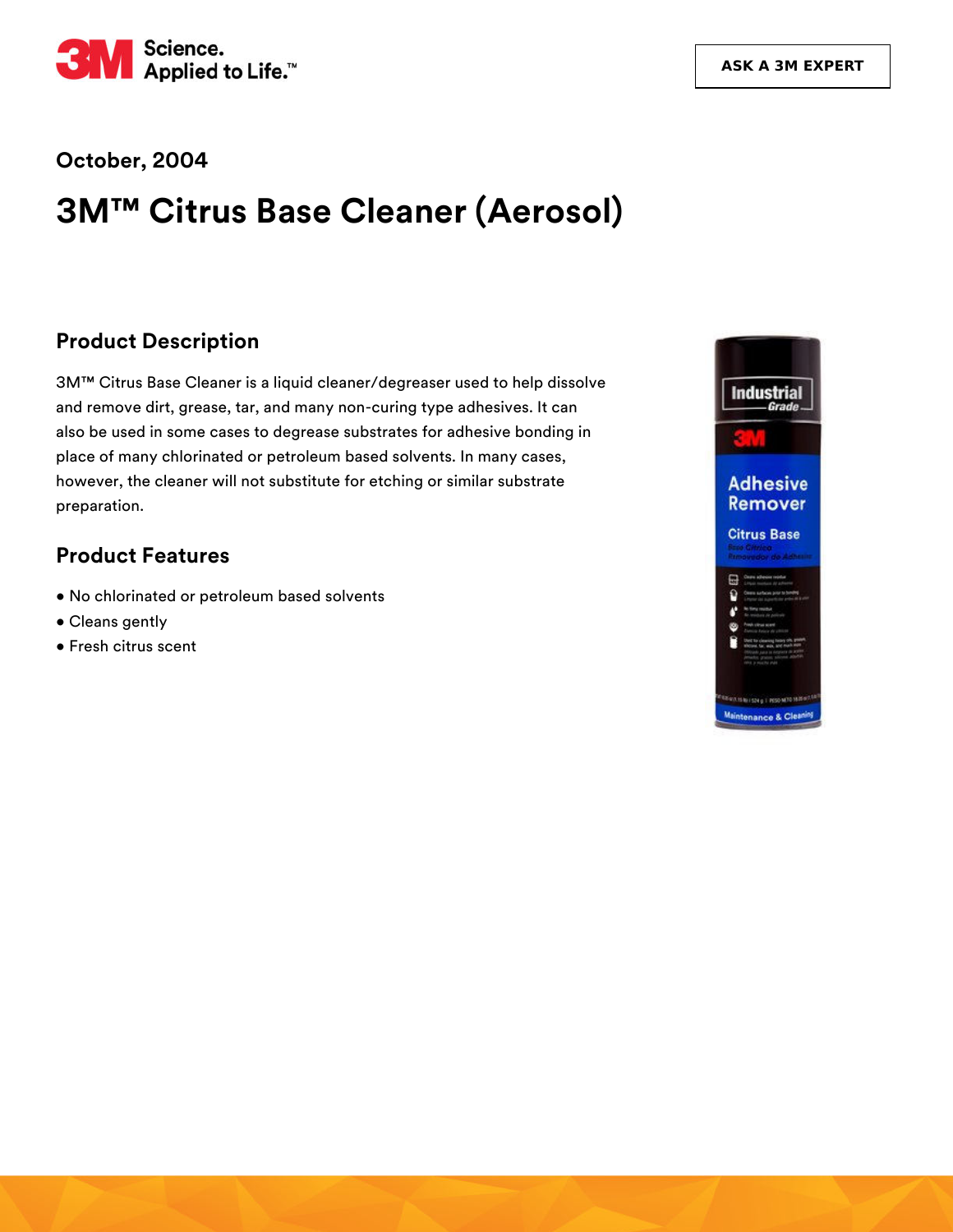### **Technical Information Note**

The following technical information and data should be considered representative or typical only and should not be used for specification purposes.

## **Typical Physical Properties**

| <b>Property</b>          | <b>Values</b> |          |
|--------------------------|---------------|----------|
| Color                    | Clear         |          |
| Solids Content by Weight | 3 to 5 %      |          |
| Flash Point              | $-46 °C$      | $-50$ °F |
| Odor                     | Citrus        |          |
| Propellent               | Propane       |          |

### **Typical Uncured Physical Properties**

| <b>Property</b> | <b>Values</b> |
|-----------------|---------------|
| Density         | 6.5 lb/gal    |
| Base            | Citrus Oil    |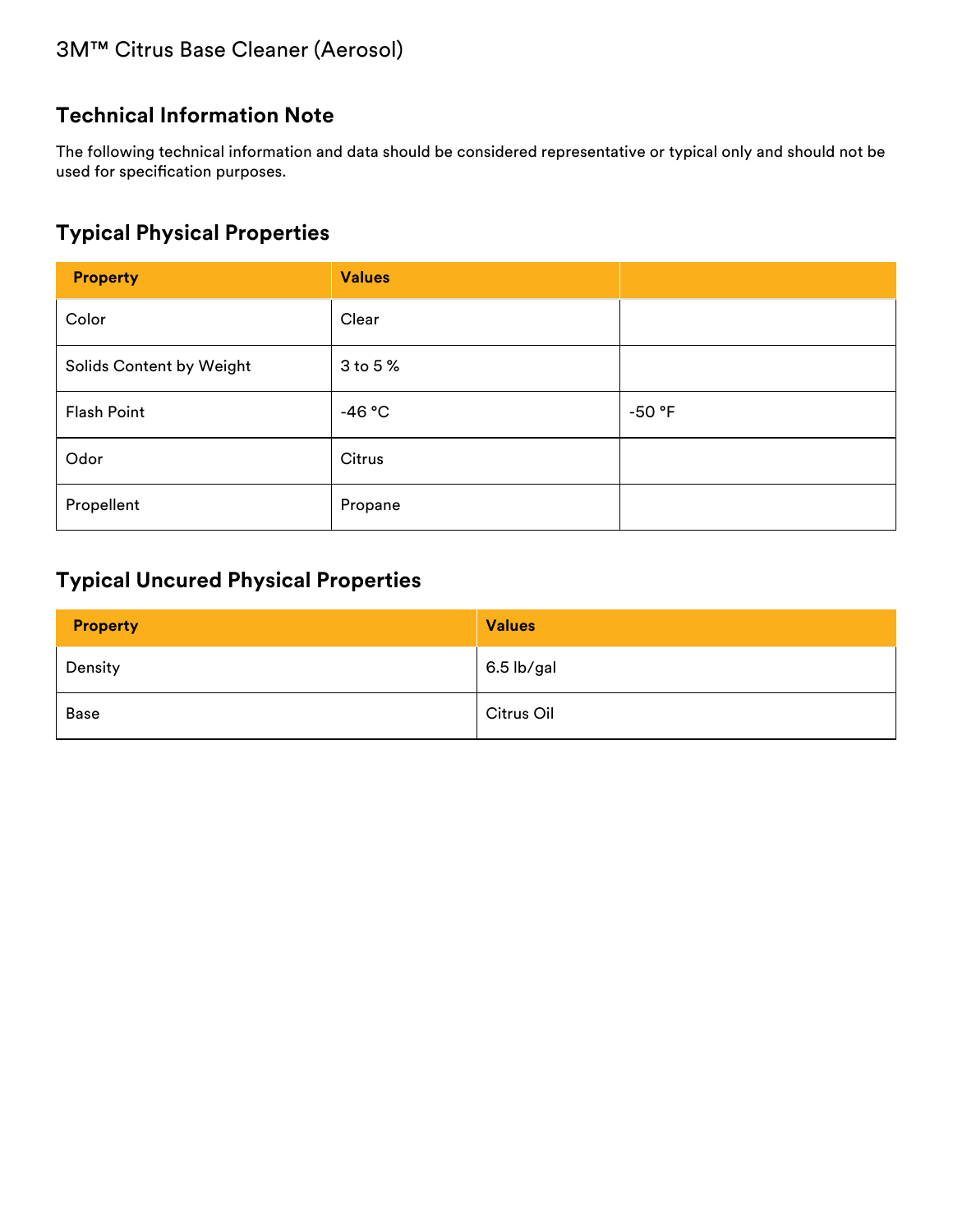## **Handling/Application Information**

### **Compatibility**

3M citrus base cleaner was tested for cleanup effectiveness on the following adhesive/sealant product types: Adhesive/Sealant Type: Typical Effectiveness

SBR: Very effective when adhesive is wet; very effective in most cases when adhesive is dry.

Neoprene: Very effective in most cases when adhesive is wet or dry.

Nitrile: Effective in most cases when adhesive is wet or dry. (Note: There are some nitriles that will not clean up when cured).

Asphalt and Asphalt, Reclaim Rubber: Very effective in most cases when adhesives are wet or dry.

Acrylic: Effective in most cases when adhesive is wet; relatively ineffective in most cases when adhesive is dry. Epoxies, Urethanes, and Polysulfides: Effective in most cases when adhesive is wet; relatively ineffective when adhesive is dry.

Vinyl Resin: Relatively ineffective as a cleaning agent for this base type.

Butyl: Effective when adhesive is wet; not very effective when dry.

Hot melt: Relatively ineffective on hot melt adhesives.

Transfer Tape, misc. Adhesive backed tape: Will aid in the removal of many tapes. Cleaner is slow to dissolve tape residue.

## **Application Techniques**

Note: 3M™ Citrus Base Cleaner may attack some plastics, painted materials and rubbers which is why it should be tested on a small area of any surface being cleaned before using.

Directions for Use:

Thoroughly coat 3M citrus base cleaner on surfaces or parts being cleaned. Wait a few minutes to allow maximum penetration and loosening action. Then wipe away with a clean, damp rag. Wipe with clean cloth, let air dry. Repeat application when substance to be removed is too thick for maximum penetration.

Caution! This product should not be used as a hand cleaner and skin contact should be avoided. This product may cause skin irritation on prolonged or repeated contact. Do not rinse into waterways or sewers.

#### **Storage and Shelf Life**

Store product at 60-80°F (16-27°C) for maximum storage life. Rotate stock on a "first in-first out" basis. When stored at the recommended conditions in original, unopened containers, this product has a shelf life of 24 months from date of manfacture.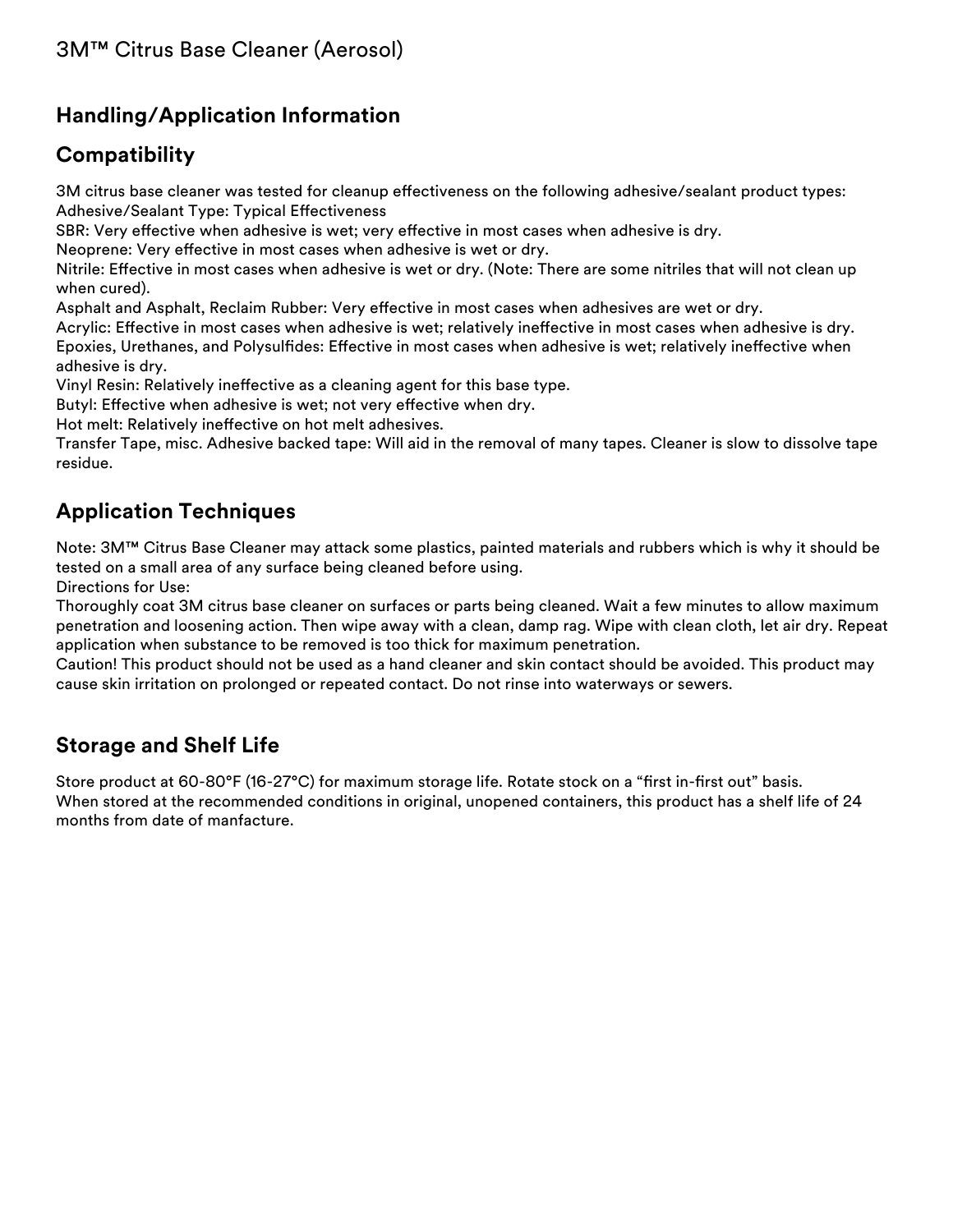#### **References**

| <b>Property</b>         | <b>Values</b>                                                                                                                                   |
|-------------------------|-------------------------------------------------------------------------------------------------------------------------------------------------|
| 3m.com Product Page     | https://www.3m.com/3M/en_US/company-us/all-<br>3m-products/~/3M-Industrial-Cleaners-and-<br>Adhesive-Removers?<br>N=5002385+3293194279&rt=rud   |
| Safety Data Sheet (SDS) | https://www.3m.com/3M/en_US/company-us/SDS-<br>search/results/?<br>gsaAction=msdsSRA&msdsLocale=en_US&co=ptn&q=C trus<br>Base Cleaner (Aerosol) |

# **Precautionary Information**

Refer to Product Label and Material Safety Data Sheet for health and safety information before using this product. For additional health and safety information, call 1-800-364-3577 or (651) 737-6501.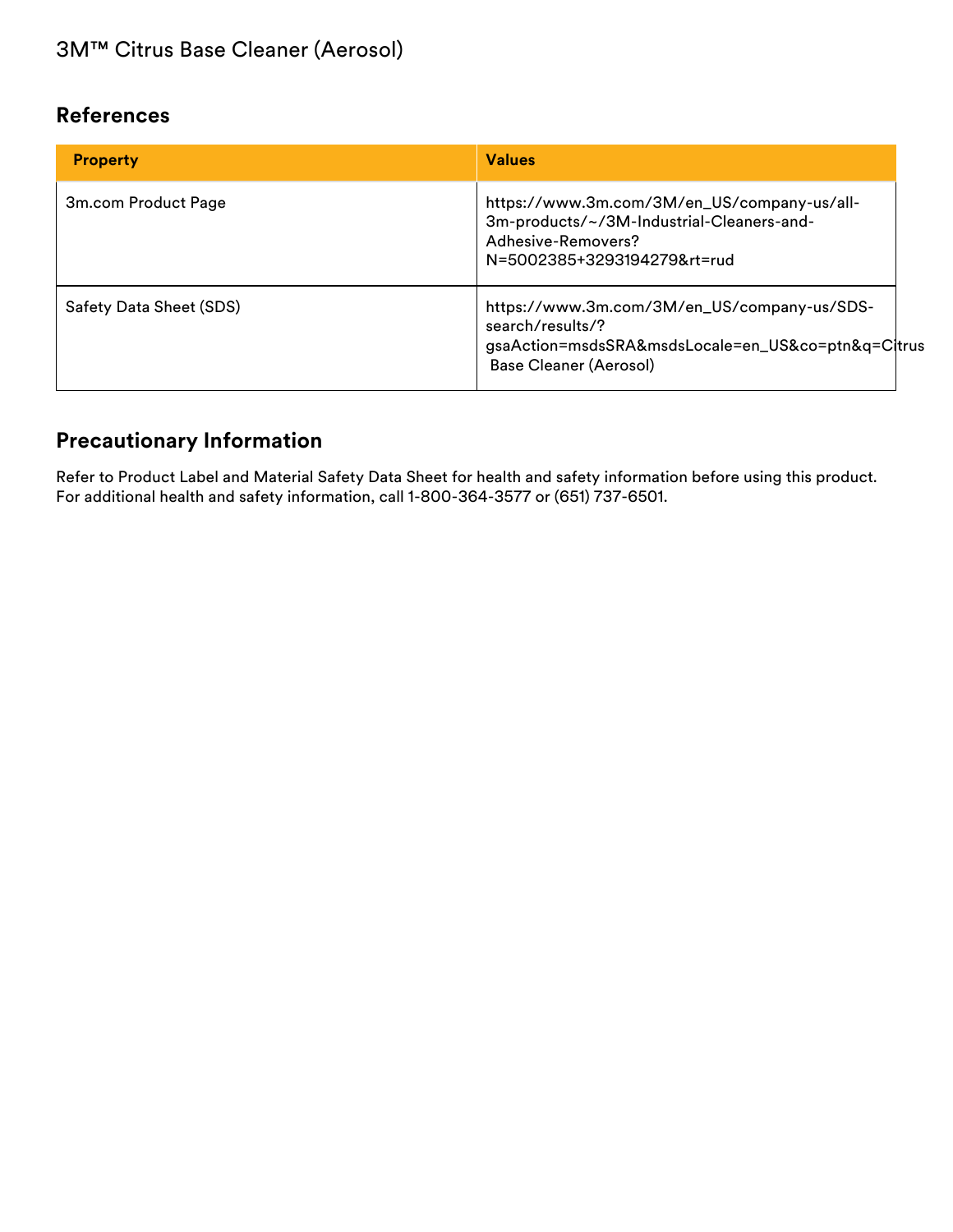#### 3M™ Citrus Base Cleaner (Aerosol)

#### **Information**

Technical Information: The technical information, guidance, and other statements contained in this document or otherwise provided by 3M are based upon records, tests, or experience that 3M believes to be reliable, but the accuracy, completeness, and representative nature of such information is not guaranteed. Such information is intended for people with knowledge and technical skills sufficient to assess and apply their own informed judgment to the information. No license under any 3M or third party intellectual property rights is granted or implied with this information.

Product Selection and Use: Many factors beyond 3M's control and uniquely within user's knowledge and control can affect the use and performance of a 3M product in a particular application. As a result, customer is solely responsible for evaluating the product and determining whether it is appropriate and suitable for customer's application, including conducting a workplace hazard assessment and reviewing all applicable regulations and standards (e.g., OSHA, ANSI, etc.). Failure to properly evaluate, select, and use a 3M product and appropriate safety products, or to meet all applicable safety regulations, may result in injury, sickness, death, and/or harm to property.

Warranty, Limited Remedy, and Disclaimer: Unless a different warranty is specifically stated on the applicable 3M product packaging or product literature (in which case such warranty governs), 3M warrants that each 3M product meets the applicable 3M product specification at the time 3M ships the product. 3M MAKES NO OTHER WARRANTIES OR CONDITIONS, EXPRESS OR IMPLIED, INCLUDING, BUT NOT LIMITED TO, ANY IMPLIED WARRANTY OR CONDITION OF MERCHANTABILITY, FITNESS FOR A PARTICULAR PURPOSE, OR ARISING OUT OF A COURSE OF DEALING, CUSTOM, OR USAGE OF TRADE. If a 3M product does not conform to this warranty, then the sole and exclusive remedy is, at 3M's option, replacement of the 3M product or refund of the purchase price.

Limitation of Liability: Except for the limited remedy stated above, and except to the extent prohibited by law, 3M will not be liable for any loss or damage arising from or related to the 3M product, whether direct, indirect, special, incidental, or consequential (including, but not limited to, lost profits or business opportunity), regardless of the legal or equitable theory asserted, including, but not limited to, warranty, contract, negligence, or strict liability.